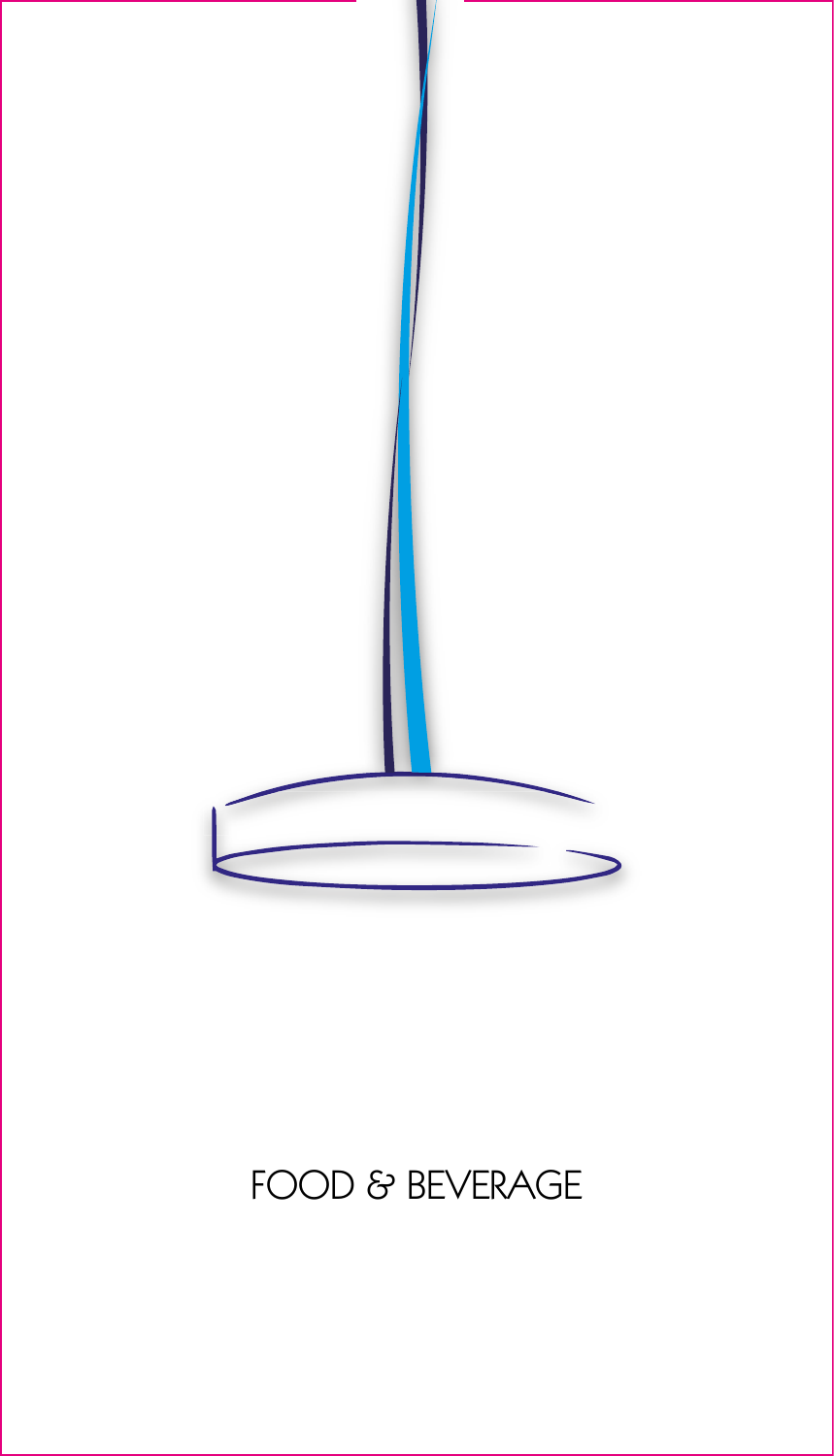#### AVVISO IMPORTANTE SE SEI ALLERGICO O INTOLLERANTE AD UNA O PIU SOSTANZE, INFORMACI E INDICHEREMO LE PREPARAZIONI PRIVE DEGLI SPECIFICI ALLERGENI

- 1. Cereali contenenti glutine
- 2. Crostacei e prodotti a base di crostacei.
- 3. Uova e prodotti a base di uova.
- 4. Pesce e prodotti a base di pesce
- 5. Arachidi e prodotti a base di arachidi.
- 6. Soia e prodotti a base di soia
- 10. Senape e prodotti a base di senape.

9. Sedano e prodotti a base di sedano.

- 11. Semi di sesamo e prodotti a base di semi di sesamo. 12. Anidride solforosa e solfiti
- 13. Lupini e prodotti a base di lupini.
- 7. Latte e prodotti a base di latte (incluso lattosio) 14. Molluschi e prodotti a base di molluschi.

8. Fruttta a guscio

#### COMUNICAZIONE OBBLIGATORIA AI SENSI DEL REG. CE 1169/2011 ALLEGATO II

#### **IMPORTANT NOTICE** IF YOU ARE ALLERGIC OR INNTOLLERANT TO ONE SUBSTANCES, PLEASE LET US KNOW, AND WE WILL TELL IF YOU WHICH COURSE AND BEVERAGES DO NOT **CONTAIN THE SPECIFIC ALLERGENS**

- 1. Cereals containing gluten
- 2. Crustaceans and products thereof
- 3. Eggs and product thereof
- 4. Fish and product thereof
- 5. Peanuts and product thereof
- 6. Soybeans and product thereof
- 7. Milk and product thereof
- 8. Nuts
- 9. Celery and product thereof.
- 10. Mustard and product thereof
- 11. Sesame seeds and product thereof
- 12. Sulphur dioxide and sulphites
- 13. Lupin and product thereof
- 14. Molluscs and product thereof

#### **MANDATORY UNDER REG. EC 1169/2011**



Username: metropole Password: sorrento

\* Prodotto surgelato / \* Frozen products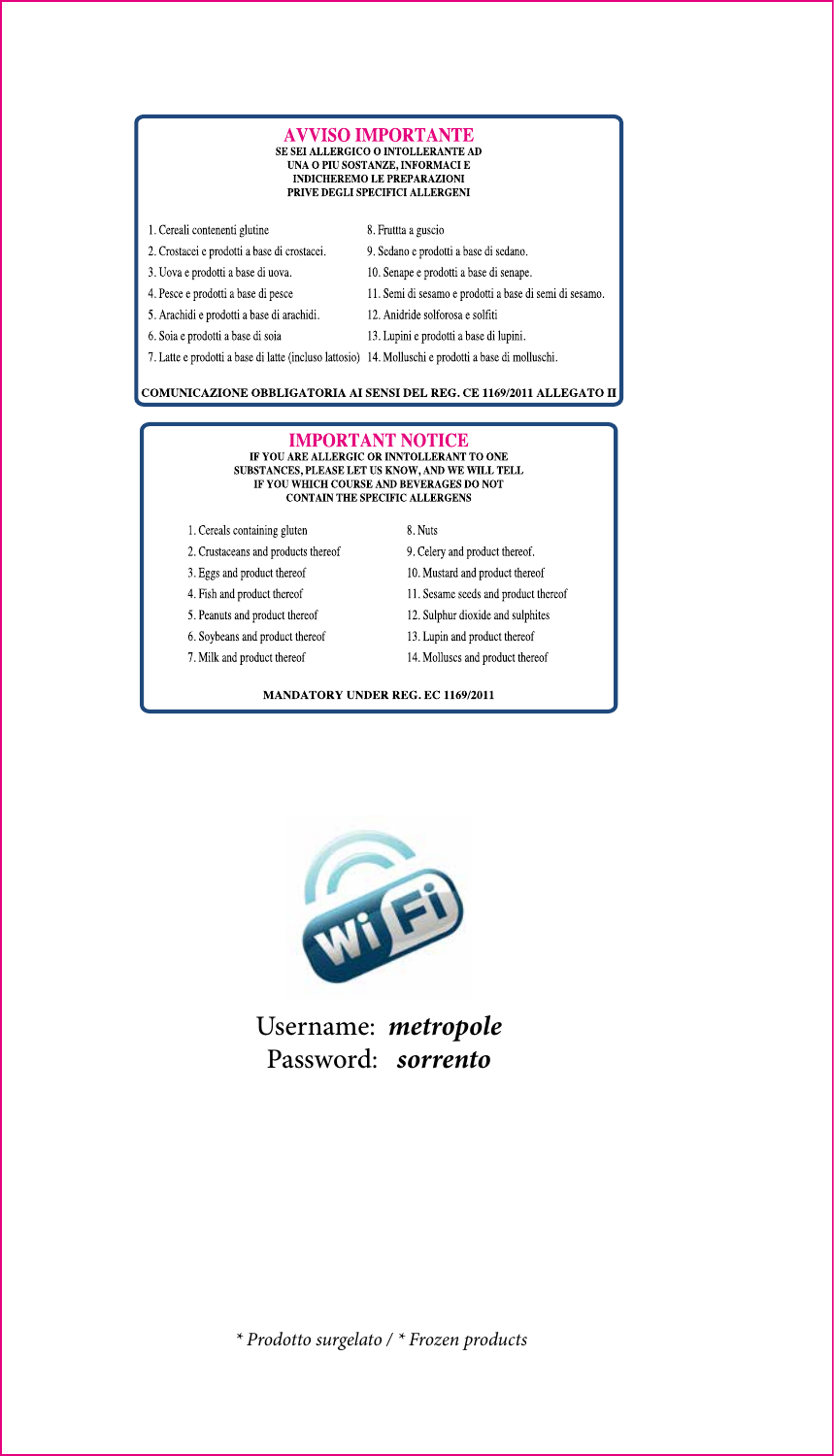#### **CAFFETTERIA - COFFEE BAR**

| Espresso Coffee               |
|-------------------------------|
|                               |
| Large Black Coffee            |
|                               |
| Cappuccino                    |
|                               |
| White Coffee                  |
|                               |
| Coffee blended                |
|                               |
| Coffée with a shot of spirits |
|                               |
| Hot Chocolate                 |
|                               |
| Glass of Milk                 |
|                               |
| Tea                           |
|                               |
| Double Coffée                 |
|                               |
| Decaffeinated coffee          |
|                               |
| Camomile tea                  |

### **ACQUE MINERALI - MINERAL WATER**

| Mineral water $\frac{1}{2}$ lt. |  |
|---------------------------------|--|
|                                 |  |
|                                 |  |
| Mineral water 1 lt.             |  |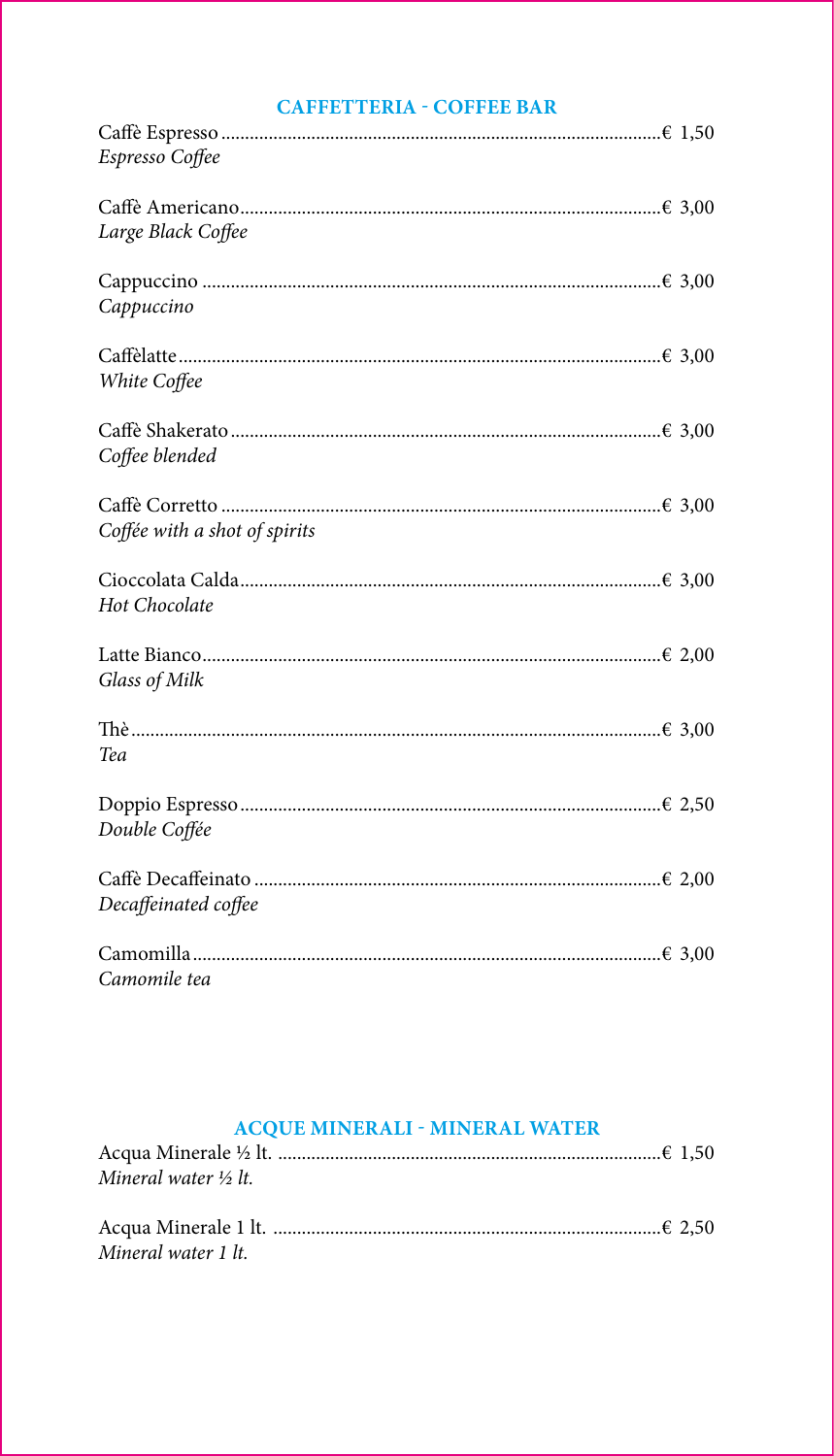### LIQUORI ITALIANI - ITALIAN LIQUEURS

# LIQUORI ESTERI - INTERNATIONAL LIQUEURS  $6450$

#### **SHOT**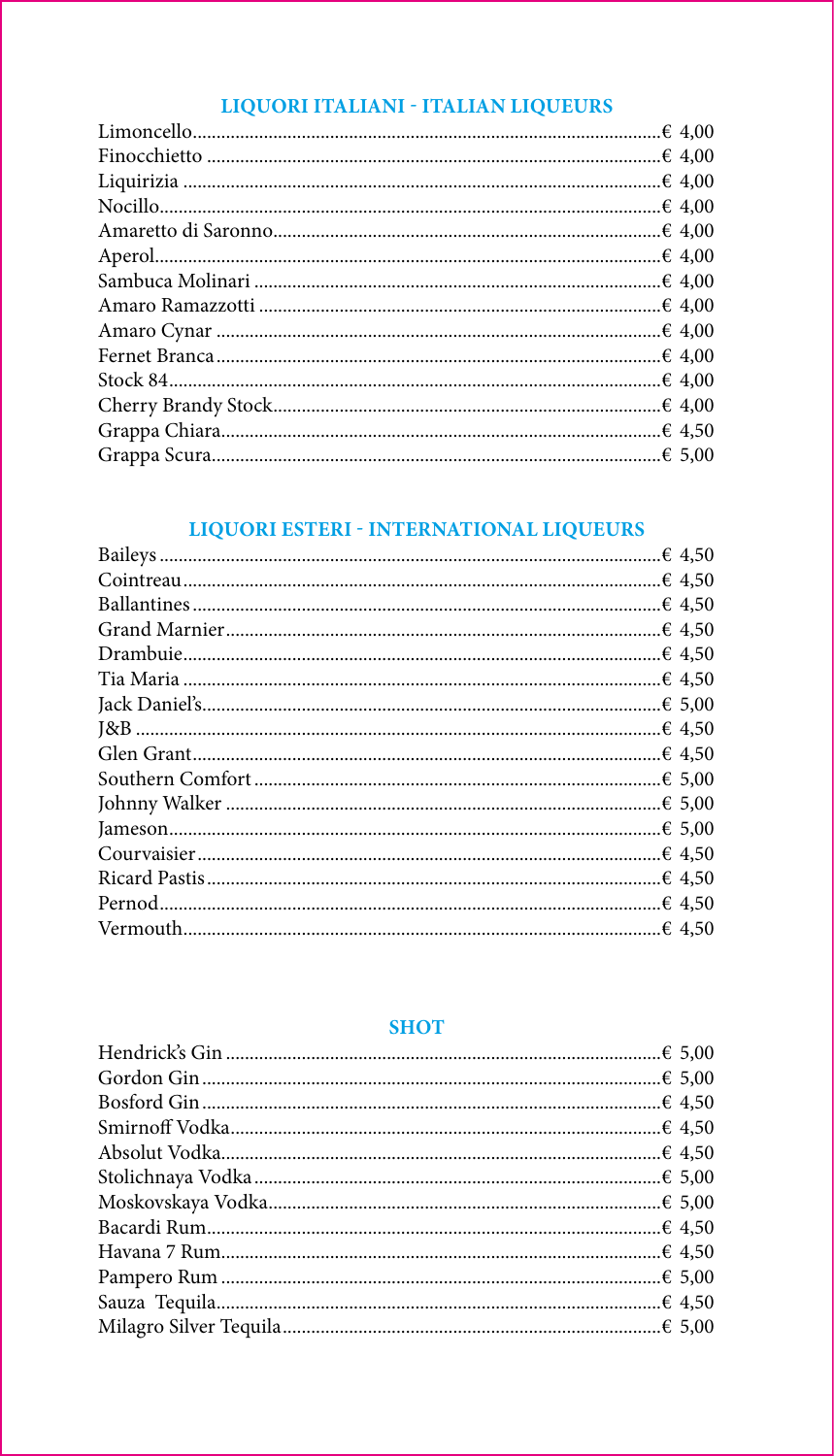#### **LONG DRINKS**

#### **GIN & SOFT DRINKS**

#### **VODKA & SOFT DRINKS**

#### **RUM & SOFT DRINKS**

#### **APERITIVI - APPETIZERS**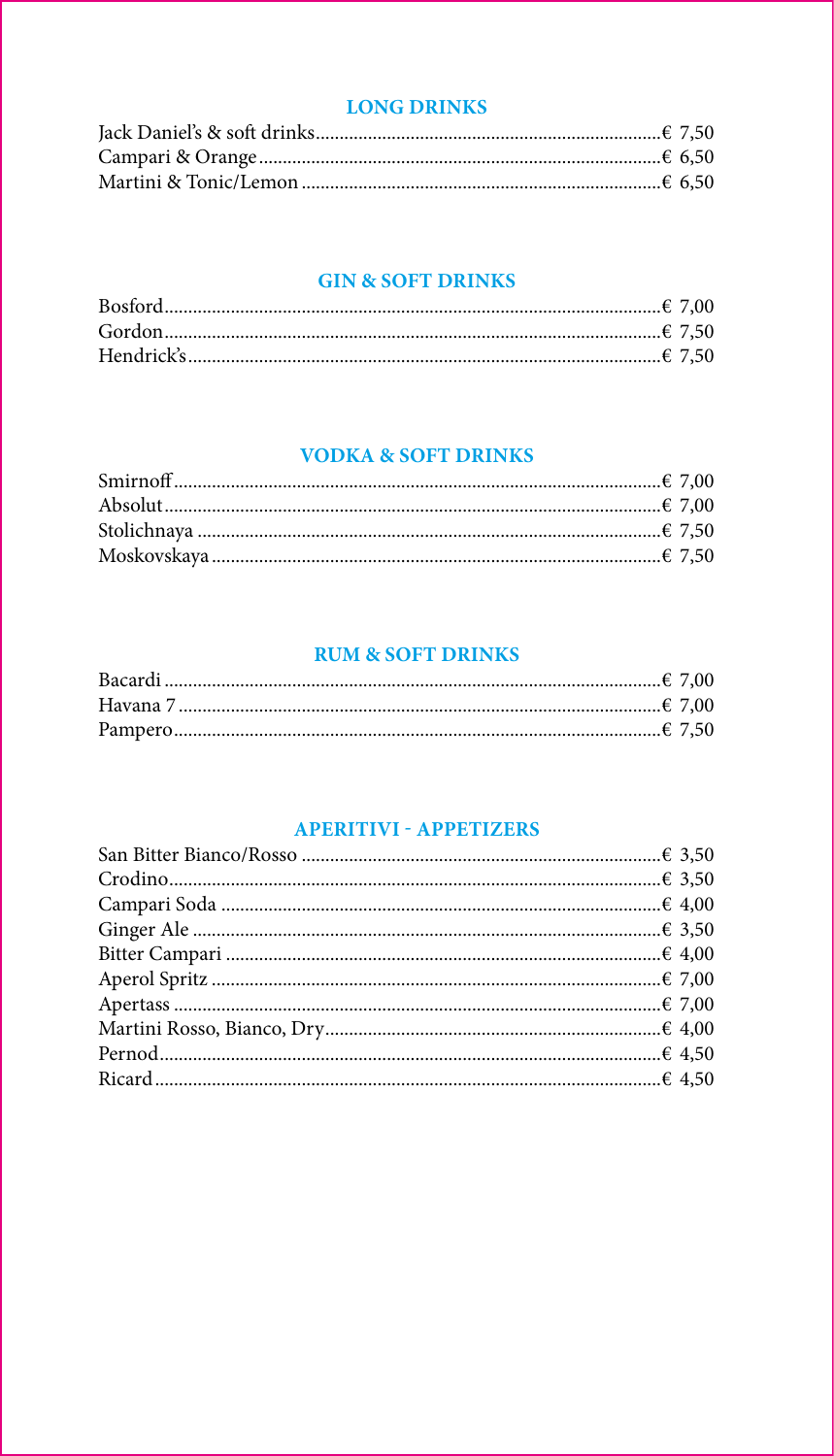#### **COCKTAILS**

#### **BIBITE - SOFT DRINKS**

| Citron lemonade |  |
|-----------------|--|
|                 |  |
| Tonic water     |  |

## **SUCCHI & SPREMUTE - JUICE AND JUICES**

| Pineapple Juice               |  |
|-------------------------------|--|
| Apricot Juice                 |  |
| Pear Juice                    |  |
| Peach Juice                   |  |
| Tomato Juice                  |  |
| Ace juice                     |  |
| Freshly squeezed orange juice |  |
| Freshly squeezed orange juice |  |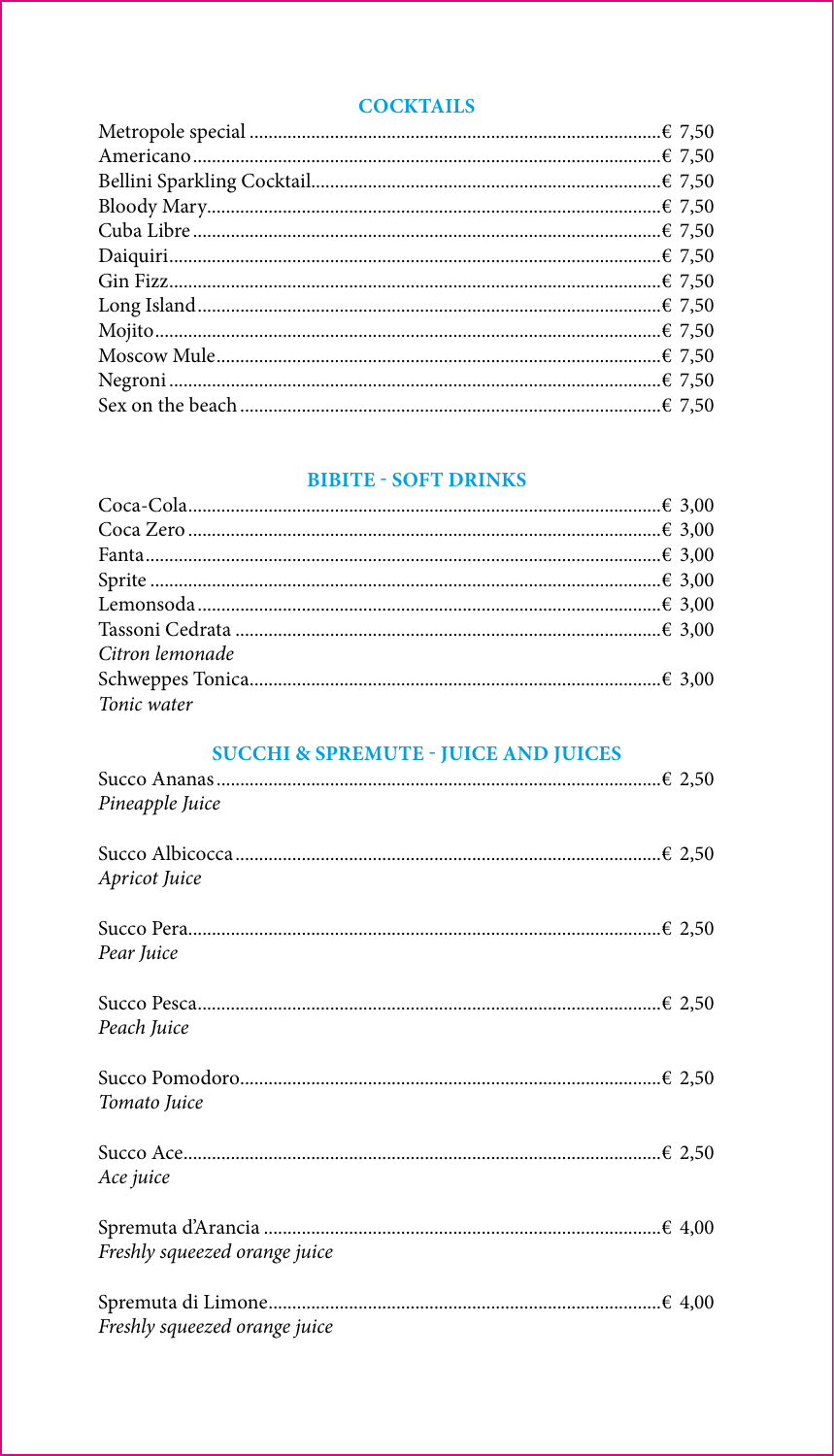#### **BIRRE SPILLATE - DRAUGHT BEERS**

| Small Draught Beer        |  |
|---------------------------|--|
| Medium Beer               |  |
| <b>Small Draught Beer</b> |  |
| Medium Draught Beer       |  |

#### **BIRRE IN BOTTIGLIA - BOTTLED BEERS**

| Sorrento craft beer 33 cl with Lemon/Walnut/Orange |  |
|----------------------------------------------------|--|
|                                                    |  |
| Sorrento craft beer 75 cl with Lemon/Walnut/Orange |  |

## VINI A BICCHIERE - WINES BY THE GLASS

| Local white wine     |  |
|----------------------|--|
|                      |  |
| Local red wine       |  |
|                      |  |
| White wine           |  |
|                      |  |
| Red wine             |  |
|                      |  |
| Sparkling white wine |  |
|                      |  |

# <sup>1/4</sup> lt. VINI IN BOTTIGLIA - BOTTLED WINES

| Red wine             |  |
|----------------------|--|
|                      |  |
| Red wine             |  |
|                      |  |
| White wine           |  |
|                      |  |
| White wine           |  |
|                      |  |
| Sparkling white wine |  |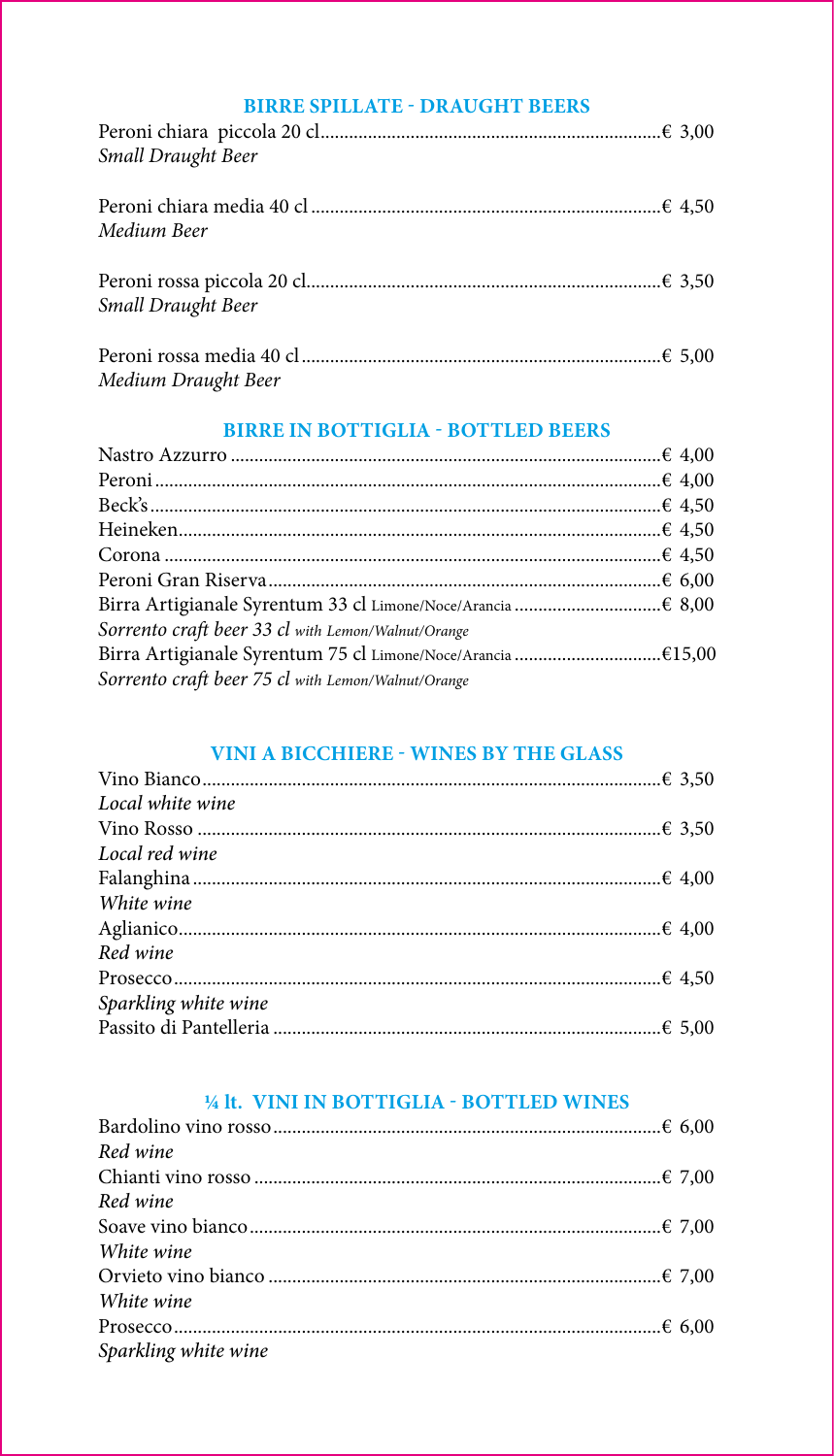#### **SNACK BAR MENU**

#### **HOT DISHES**

#### **from 12:00 to 2:00 pm & 6:00 pm to 9:00 pm**

#### **COLD DISHES**

#### **from 9:00 am to 10:00 pm**

#### toast - tramezzini - panini - sandwiches

| Ham & cheese toast                                 |
|----------------------------------------------------|
| Tomato & cheese toast                              |
| Hot dog with french fries                          |
| Hamburger roll with french fries                   |
| Hamburger roll with provola cheese                 |
| Sandwich tuna fish & mayonnaise                    |
| Sandwich tuna fish & onions                        |
| Sandwich chicken & salad                           |
| Sandwich with smoked salmon & butter               |
| Sandwich with ham & mayonnaise                     |
| Sandwich with ham & cheese                         |
| Sandwich with salami & cheese                      |
| Italian sandwich with pomodoro & mozzarella cheese |
| Italian sandwich with Parma ham & mozzarella       |

*\* Prodotto surgelato / \* Frozen products*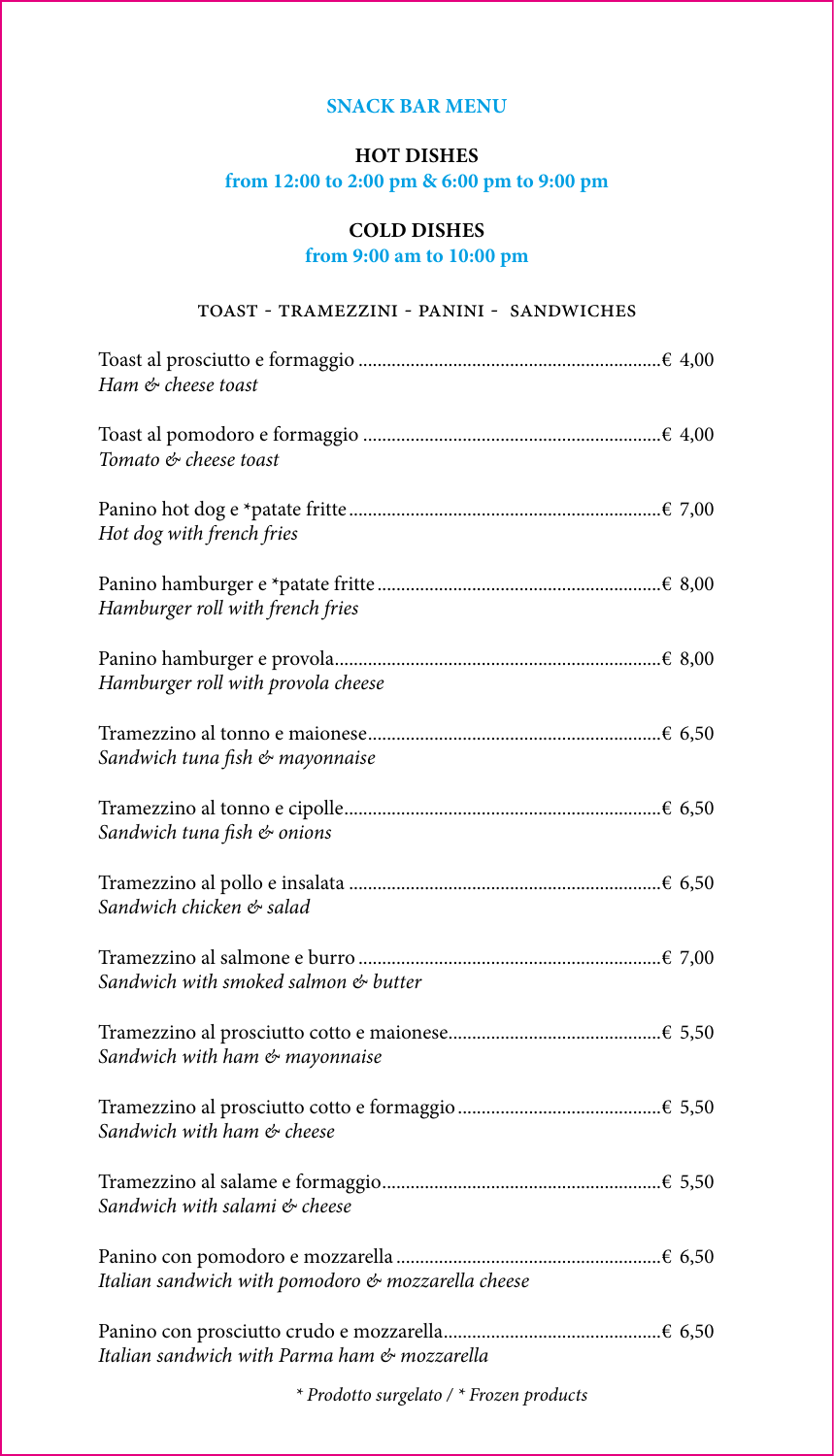#### **ANTIPASTI- STARTERS**

| Parma Ham & mozzarella cheese                              |  |
|------------------------------------------------------------|--|
| Tomato & mozzarella cheese                                 |  |
| Smoked salmon with onions, capers $\phi$ pink pepper       |  |
| Mozzarella cheese with spring tomato $\mathfrak{G}$ rocket |  |
| Parma ham & melon                                          |  |
| Cured beef with rocket and parmesan slices                 |  |
| Assorted cold meat                                         |  |
| Cheese and tomato bread                                    |  |
| Garlic bread                                               |  |
|                                                            |  |

# **PIZZE - PIZZAS**

| Mozzarella cheese basil & tomato         |
|------------------------------------------|
| Mozzarella cheese rocket & spring tomato |
| Mozzarella cheese tomato & mushrooms     |
| Tomato garlic & origano                  |
| Mozzarella cheese Parma ham & cream      |
| Mozzarella cheese tomato & salami        |
| Mozzarella cheese bacon & onions         |
| Mozzarella cheese & mixed vegetables     |
| Mozzarella & pepperoni                   |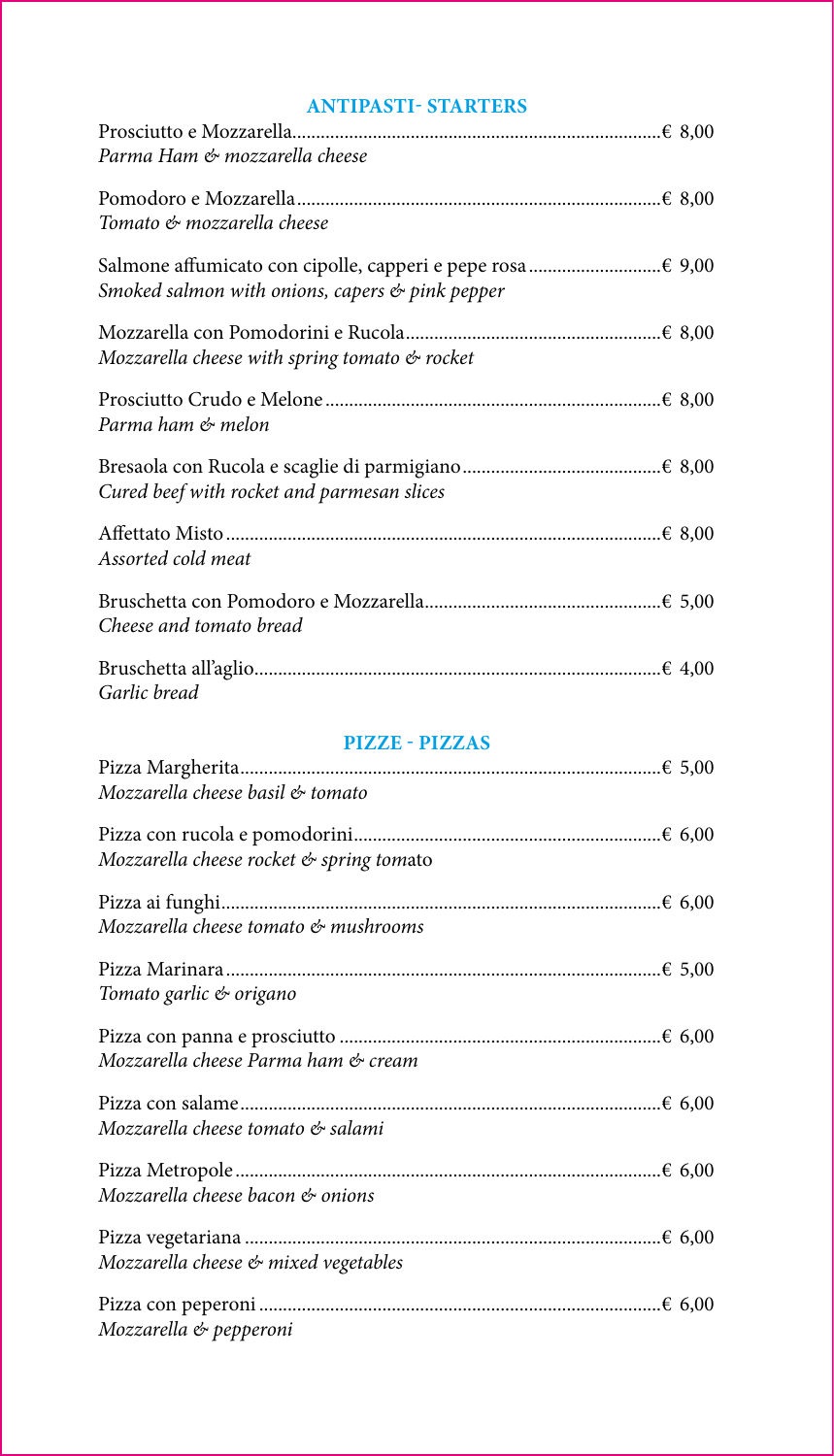#### **PRIMI PIATTI - MAIN COURSE**

| Fettuccine noodles with meat sauce                              |  |
|-----------------------------------------------------------------|--|
|                                                                 |  |
| Spaghetti or pennette pasta with courgettes                     |  |
|                                                                 |  |
| Cheese and tomato ravioli                                       |  |
|                                                                 |  |
| Spaghetti noodles with spring tomato sauce & basil              |  |
|                                                                 |  |
| Spaghetti noodles with egg bacon & cream                        |  |
|                                                                 |  |
| Spaghetti noodles with tuna, black olives $\mathfrak{G}$ capers |  |
|                                                                 |  |
| Pennette pasta with onions & smoked salmon                      |  |
|                                                                 |  |
| Gnocchi with mozzarella & tomato                                |  |
|                                                                 |  |
| Vegetable soup                                                  |  |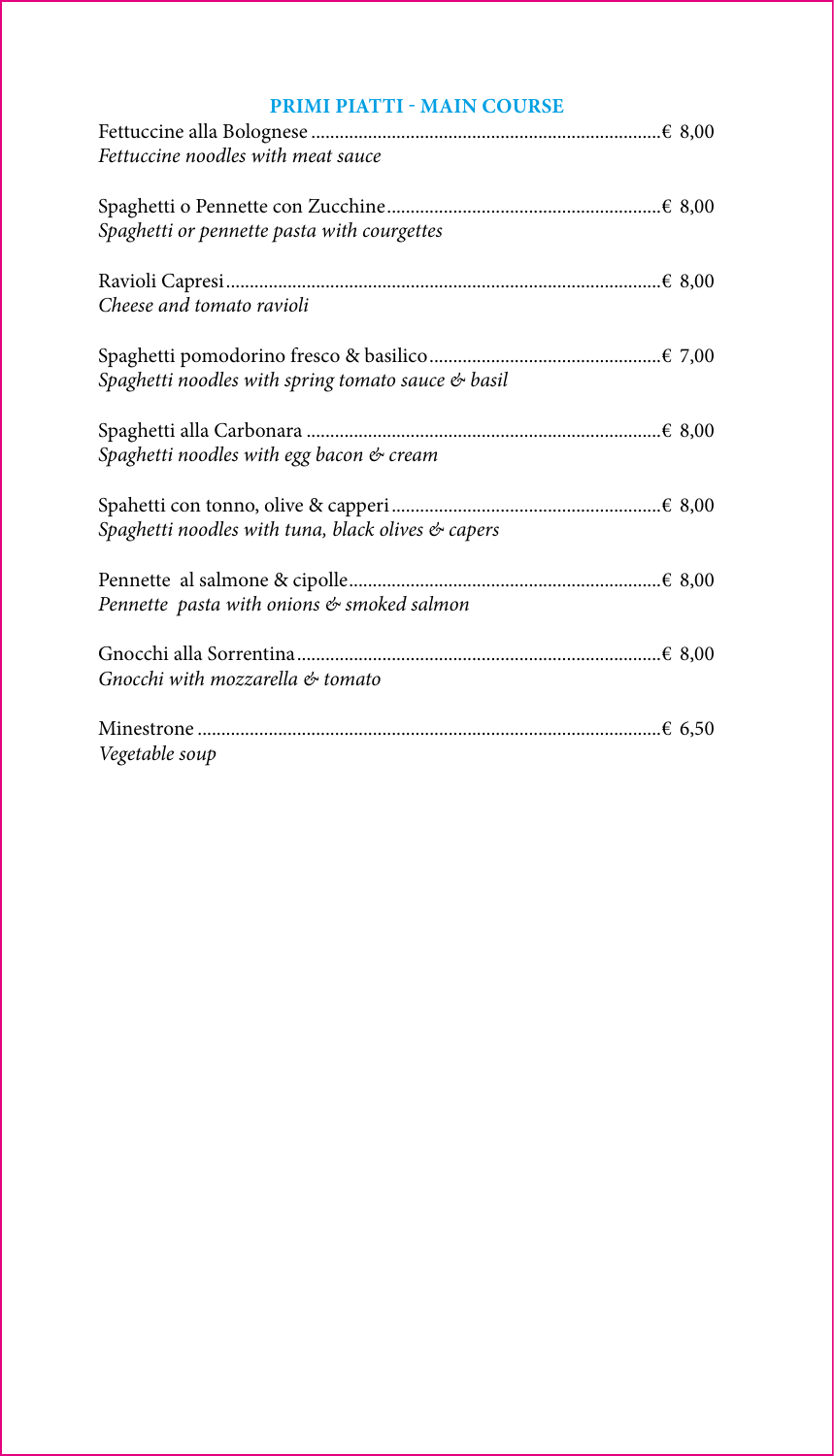#### **SECONDI PIATTI - SECOND COURSE**

| Beef steak                                                                                                     |
|----------------------------------------------------------------------------------------------------------------|
| Fillet of beef with green pepper                                                                               |
| Fried chicken breast                                                                                           |
| Fried Pork chop                                                                                                |
| Hamburger with french fries                                                                                    |
| Grilled squid                                                                                                  |
| Grated sea bream with orange & lemon flavor                                                                    |
| Grilled Swordfish                                                                                              |
| Shrimps with salt & pepper                                                                                     |
| Grilled prawns                                                                                                 |
| Cheese omelette van die verslag van die verslag van die verslag van die verslag van die van die verslag van di |
| Ham omelette                                                                                                   |
| Mushrooms omelette                                                                                             |
| Courgettes omelette                                                                                            |
| Fried eggs                                                                                                     |
|                                                                                                                |

\* Prodotto surgelato / \* Frozen products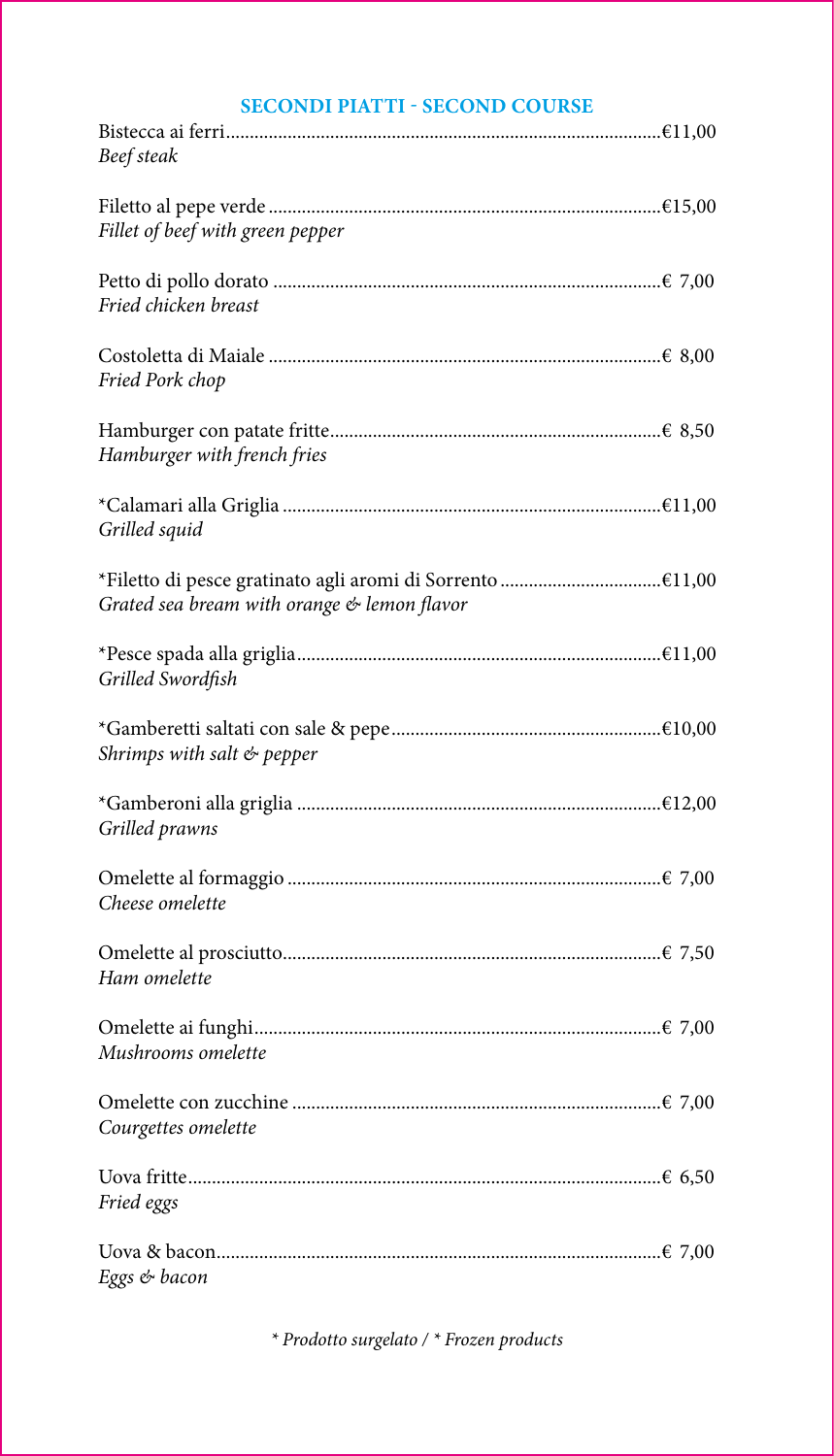| Fried potatoes                                      |  |
|-----------------------------------------------------|--|
| Tuna salad                                          |  |
| Chicken salad                                       |  |
| Green salad                                         |  |
| Mixed salad                                         |  |
| Capri style salad with cheese $\mathfrak{G}$ tomato |  |
| Rocket & spring tomato salad                        |  |
| Shrimps salad with rocket $\mathfrak{G}$ parmesan   |  |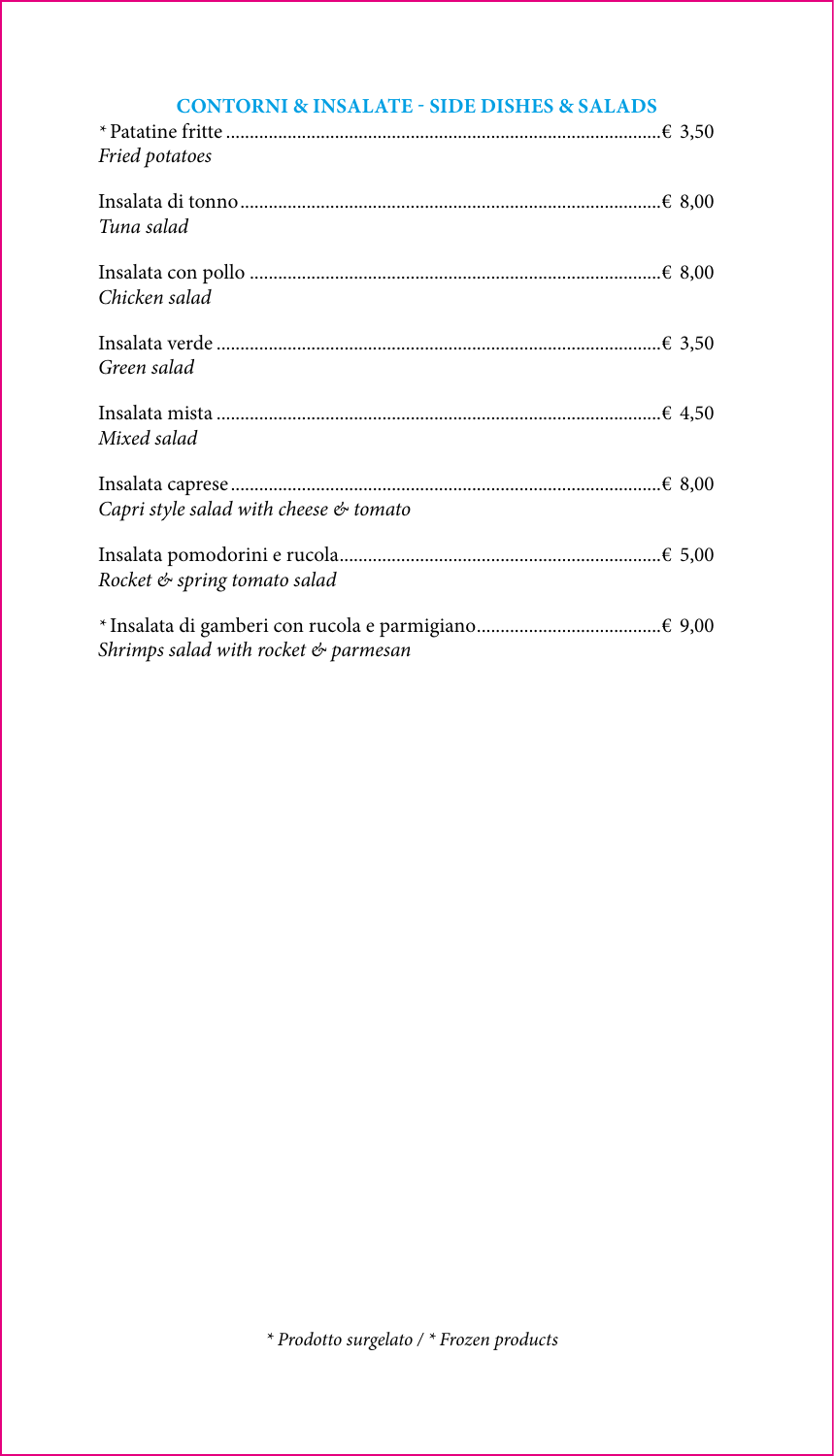#### **DESSERT**

| Cake of the day     |  |
|---------------------|--|
| Panna cotta         |  |
| Chocolate tart      |  |
| Jam tart            |  |
| Seasonal fruit cuts |  |

#### **GELATI - ICE CREAM**

| Mixed ice cream |  |
|-----------------|--|
|                 |  |
|                 |  |
|                 |  |
|                 |  |
|                 |  |
|                 |  |
|                 |  |
|                 |  |
|                 |  |
|                 |  |

#### **FRULLATI - SMOOTHIES**

| <i>*Smoothies</i> |  |
|-------------------|--|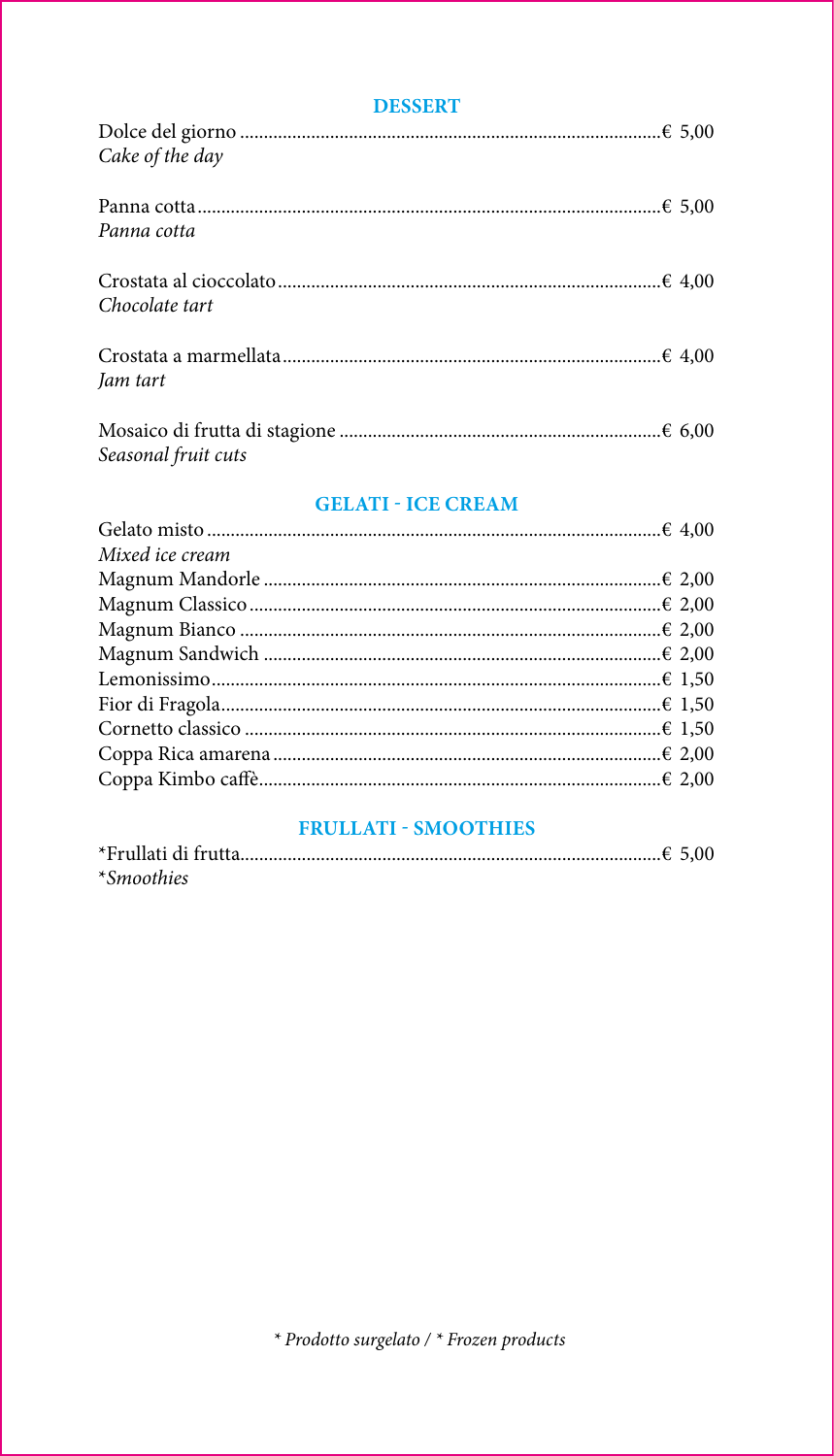### **MENU BAMBINI - KIDS MENU**

| Rice or Pennette pasta with tomato           |  |
|----------------------------------------------|--|
|                                              |  |
|                                              |  |
| Pizza with tomato & mozzarella cheese        |  |
|                                              |  |
| Pennette pasta with ham & bechamel           |  |
|                                              |  |
|                                              |  |
| Breaded chicken escalope with fried potatoes |  |
|                                              |  |
|                                              |  |
| Omelette with fried potatoes                 |  |
|                                              |  |
|                                              |  |
| Small hamburgers with fried potatoes         |  |